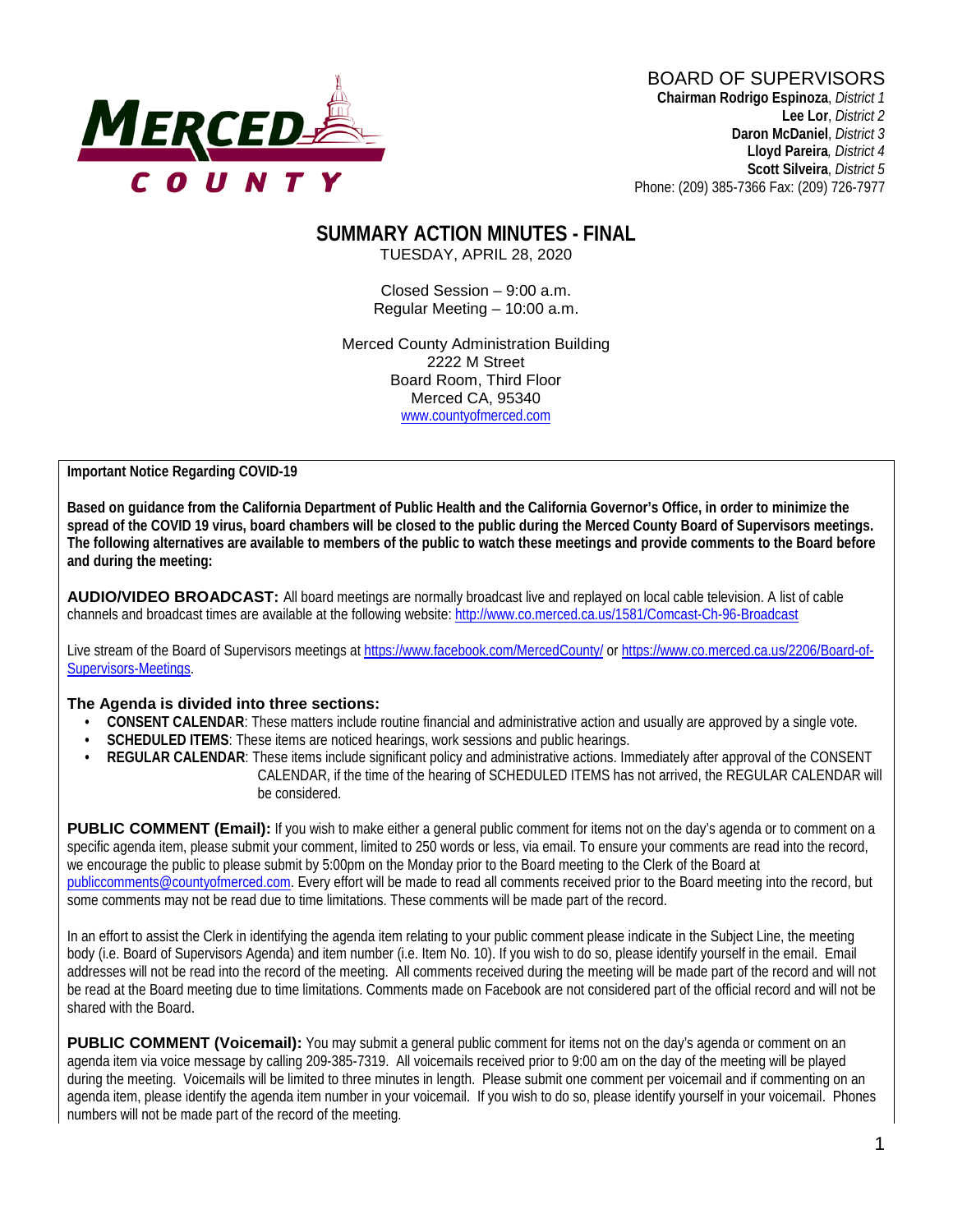PUBLIC HEARINGS: Public comment during public hearings will be taken in real time via email. Once the public hearing is opened, the Board of Supervisors will pause the meeting for ten minutes in order to receive emails directed at the public hearing (up to 250 words) and will read comments into the record after resuming the meeting, as time permits. Please indicate that comments are for a particular public hearing by putting "Public Hearing" in the subject line of the email and the title of the public hearing. Email comments to [publiccomments@countyofmerced.com](mailto:publiccomments@countyofmerced.com)

**CLOSED SESSION**: Is the portion of the meeting conducted in private without the attendance of the public or press to discuss certain confidential matters specifically permitted by the Brown Act. The public may comment on any matter to be considered for closed session using the email procedure set forth above. As set forth above, if public comment concerns a closed session item, please include the title of the item in the subject line.

**BOARD AGENDA AND MINUTES:** Board agendas, minutes, and copies of items to be considered by the Board of Supervisors are posted on the Internet at least 72 hours preceding a Tuesday meeting at the following website: www.countyofmerced.com

**REASONABLE ACCOMMODATIONS:** Persons who require accommodation for any audio, visual or other disability or Spanish or Hmong interpretation in order to review an agenda, or to participate in a meeting of the Board of Supervisors per the American Disabilities Act (ADA), may obtain assistance by requesting such accommodation in writing. Please address your written request to the Clerk of the Board, 2222 M Street, Merced, CA 95340 or telephonically by calling (209) 385-7366. Any such request for accommodation should be made at least 48 hours prior to the scheduled meeting for which assistance is requested.

*Spanish and Hmong interpreters are available.*

*Interpretes de espanol y hmong estan disponibles.*

*Peb muaj tug paab txhais lug Mev hab Hmoob.* 

## SCHEDULED ITEMS

#### **9:00 A. M. THE PUBLIC IS INVITED TO SPEAK ON ANY ITEM ON THE AGENDA**

## **CLOSED SESSION - CONFERENCE WITH LEGAL COUNSEL - EXISTING LITIGATION:**

It is the intention of the Board to meet in Closed Session concerning Existing Litigation pursuant to Government Code Section 54956.9(d)(1): BNSF Railway Company v. Alameda County, California, et al., United States District Court, Northern District, Case No. 4:19-cv-07230-HSG.

## **THE BOARD RECESSED AT 9:01 A.M. AND RECONVENED AT 10:00 A.M. WITH ALL MEMBERS PRESENT, AND THE CHAIRMAN ADVISED STAFF WAS GIVEN DIRECTION**

#### **GOVERNMENT CODE SECTION 54954.2 COMPLIANCE (LATE AGENDA ITEMS)**

**10:00 A. M. INVOCATION led by Pastor Rod Cochran, Christian Love Baptist Church/PLEDGE OF ALLEGIANCE**

> *In order to minimize the spread of COVID-19 the Board Chambers is closed to the public. Members of the public are able to submit comments via email and voicemail.*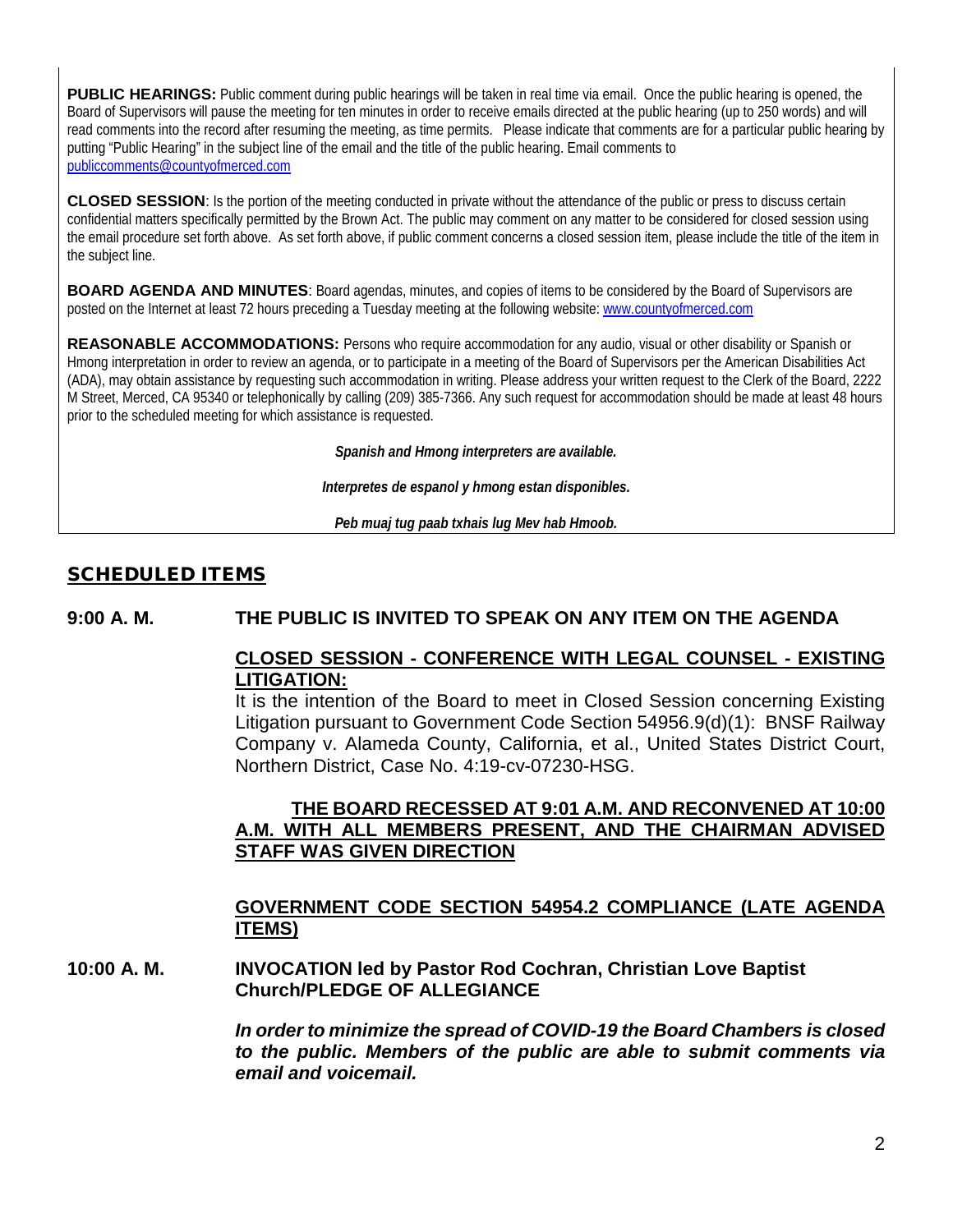**PUBLIC OPPORTUNITY TO SPEAK ON ANY MATTER OF PUBLIC INTEREST WITHIN THE BOARD'S JURISDICTION INCLUDING ITEMS ON THE BOARD'S AGENDA, EXCEPT FOR THOSE ITEMS SPECIFICALLY SCHEDULED AS PUBLIC HEARINGS** 

### *REVIEW BOARD ORDER – SEE PAGE 10*

#### **COVID-19 UPDATE**

## *REVIEW BOARD ORDER – SEE PAGES 10 AND 11*

### **APPROVAL OF CONSENT AGENDA CALENDAR (ITEMS 1 - 18)**

## **SCHEDULED ITEMS:**

#### **DEPARTMENT OF WORKFORCE INVESTMENT - SECOND READING - PROPOSED ORDINANCE**

Conduct second reading of proposed ordinance "An Ordinance repealing Ordinance No. 1829 (charging a fee for enterprise zone/LAMBRA voucher application process for employers through the Department of Workforce Investment)".

#### **RECOMMENDATION:**

1) Conduct second reading of an ordinance entitled "An Ordinance repealing fees for the Enterprise Zone/LAMBRA voucher application process for employers through the Department of Workforce Investment" (Removes Chapter 5.52 of the Merced County Code and Repeals Ordinance 1829);

2) Waive further reading of the proposed ordinance; and

3) Adopt proposed ordinance repealing ordinance 1829 and removing Chapter 5.52 of the Merced County Code.

## *REVIEW BOARD ORDER – SEE PAGES 11 AND 12*

#### **DEPARTMENT OF WORKFORCE INVESTMENT - SECOND READING - PROPOSED ORDINANCE**

Conduct second reading of proposed ordinance "An Ordinance Repealing Ordinance No. 1835 (Fees for use of facilities and services to businesses by the Department of Workforce Investment)".

#### **RECOMMENDATION:**

1) Conduct second reading of an ordinance entitled "An Ordinance repealing fees for use of facilities and for services to businesses by the Department of Workforce Investment" (Removes Chapter 5.72 of the Merced County Code and Repeals Ordinance 1835);

2) Waive further reading of the proposed ordinance; and

3) Adopt proposed ordinance repealing ordinance 1835 and removing Chapter 5.72 of the Merced County Code.

## *REVIEW BOARD ORDER – SEE PAGE 12*

#### **REPORTS/BOARD DIRECTION**

County Executive Officer, County Counsel, Board of Supervisors Members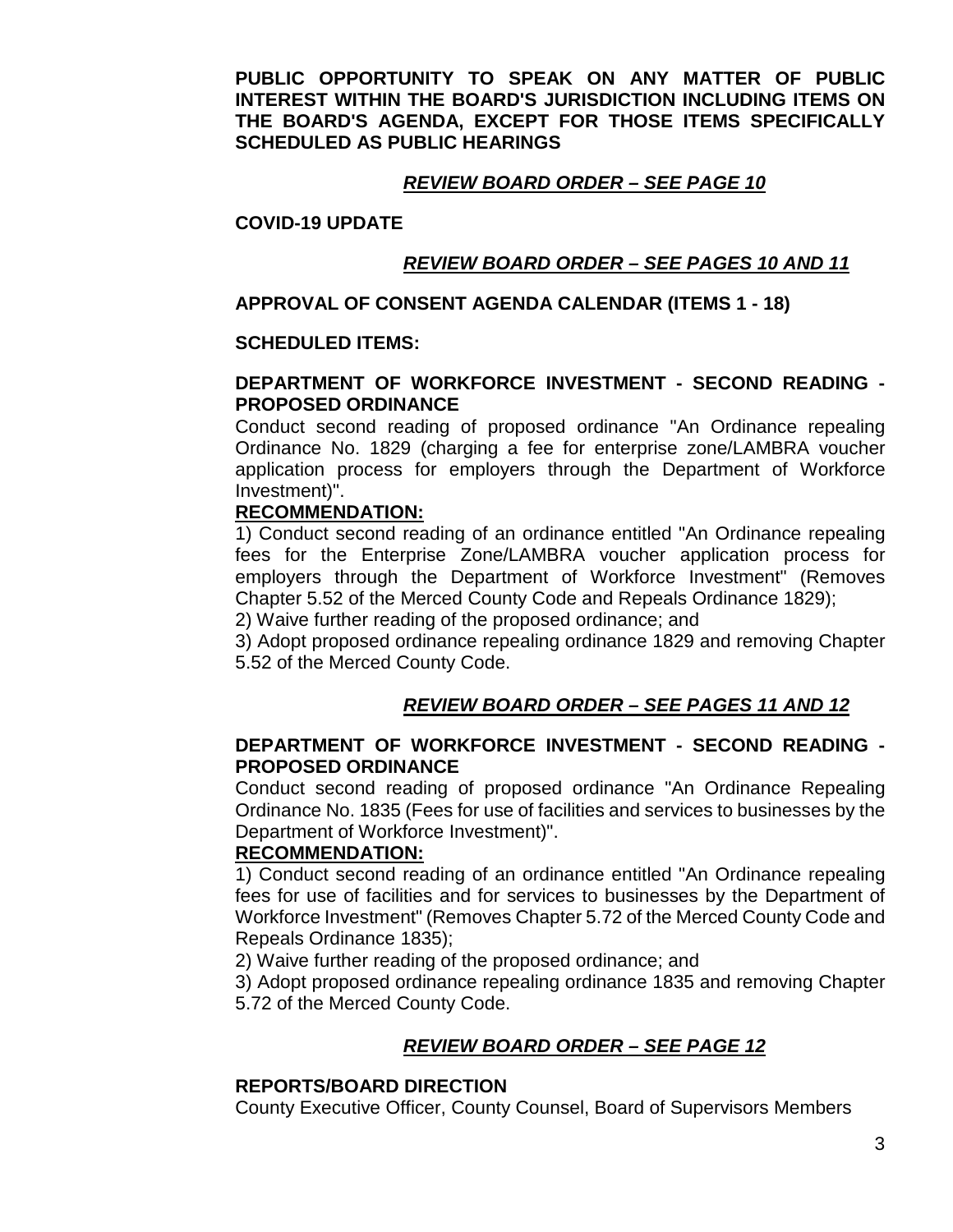## CONSENT CALENDAR (Items # 1-18) **APPROVED AS RECOMMENDED AYES: ALL**

## Public Works

- 1. 1) Approve and authorize the Chairman to sign Amendment Contract No. 2018047 with the Department of Water Resources, which extends the project schedule for the Franklin/Beachwood Flood Risk Reduction Program Feasibility Study through September 30, 2020; and 2) Authorize the Director of Public Works to execute future amendments that extend the term of the agreement at no cost.
- 2. Approve and authorize the Chairman to sign Amendment Contract No. 2019018 with DMC Construction for Building Construction Remodeling, Repairs and Maintenance Services (Job Order Contract 009).
- 3. Approve Budget Transfer in the amount of \$15,798 to establish appropriation for emergency water valve replacement at John Latorraca Correctional Center.
- 4. Approve Budget Transfer in the amount of \$19,500 to establish appropriation for emergency water heater installation in the John Latorraca Building No. 300.
- 5. Approve Budget Transfer in the amount of \$350,000 to increase SB1 Intrafund Transfer out to reimburse the Road Operations budget for roads staff and equipment time to projects.
- 6. Approve Budget Transfer in the amount of \$6,681 for replacement of air conditioner at Ag Center.
- 7. Approve Budget Transfer in the amount of \$45,000 to add appropriation to cover increased scope for the kitchen remodel, replacement of tables and chairs for the Ag Classroom. (4/5 Vote Required)
- 8. Approve Budget Transfer in the amount of \$5,000 to add appropriation to cover additional ceiling tiles damaged by heavy rain prior to start of the remodel project at the Probation Department. (4/5 Vote Required)
- 9. Approve Budget Transfer in the amount of \$4,000 to increase appropriation due to increase scope of work for the Human Services Wardrobe site parking lot. (4/5 Vote Required)
- 10. Approve Budget Transfer in the amount of \$79,000 to increase appropriation for Castle Fire Shop conversion due to final quote being higher than the original estimate. (4/5 Vote Required)

#### Human Services Agency

11. Proclaim the month of May 2020 as "Older Americans Month" in Merced County.

## Community and Economic Development

- 12. Set a Public Hearing for May 12, 2020 at 10:00 a.m. to consider adoption of amendments to Title 18 (Zoning). The provisions of this text amendment would be effective in all unincorporated areas of the County of Merced.
- 13. 1) Approve and authorize the Chairman to sign Amendment Contract No. 2013260 to the County's lease agreement with LRC Engineering for 105 acres located at Castle Commerce Center in the Atwater area, which extends the term of the lease by five (5) years and provides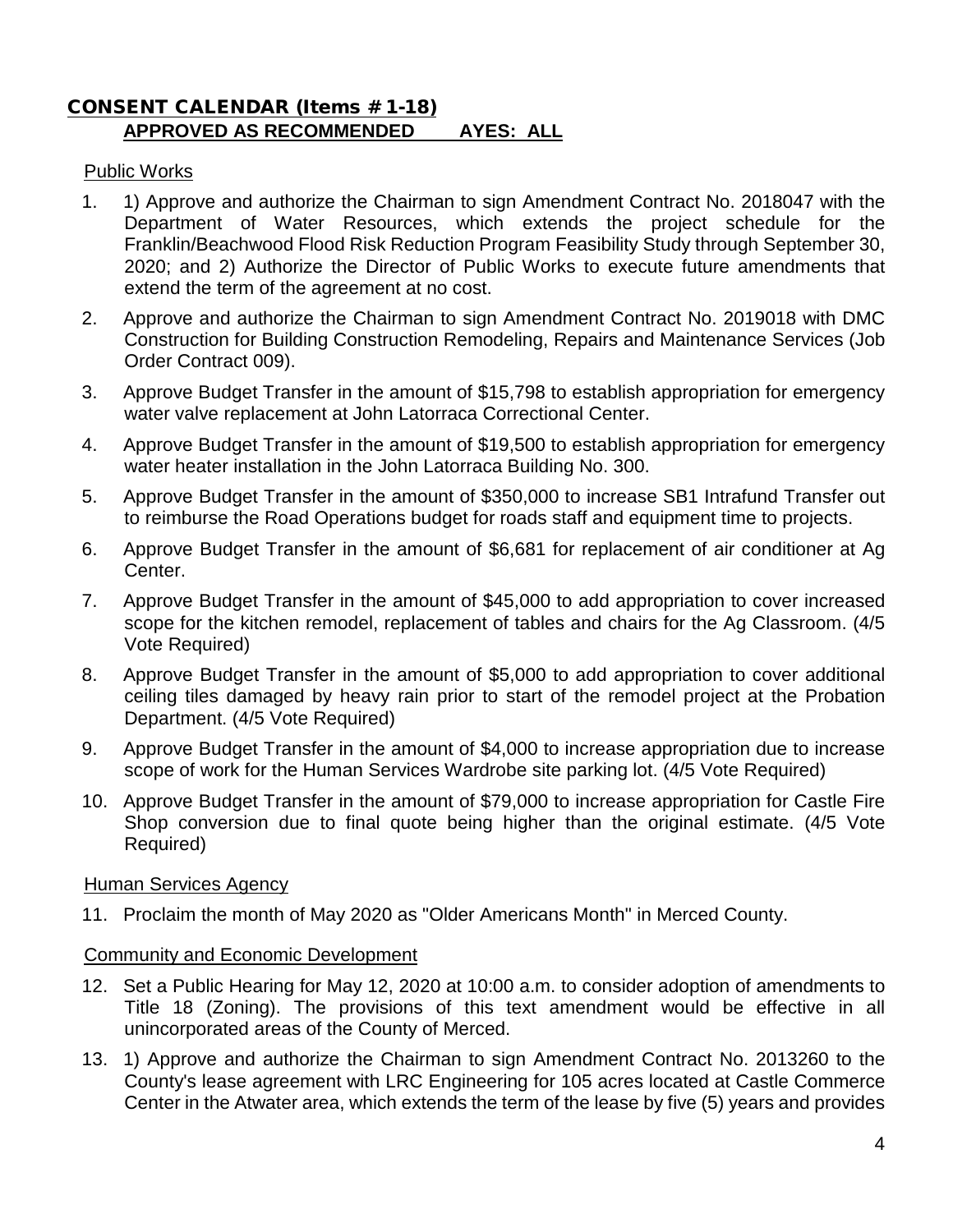LRC with two potential five-year options that could extend the lease by an additional ten (10) years, at a monthly base rent starting at \$35,606.65; 2) In the event LRC elects to exercise its options to extend the term of the lease, authorize staff to negotiate the determination of "Fair Market Value" for the property at the commencement of each five-year option, in an amount no less than 100% of the previous term per the agreement and inclusive of all subsequent escalations. (4/5 Vote Required)

### Workforce Investment

14. Accept modification four (4) to Subgrant AA011015 (Amendment Contract No. 2019275) with the State of California Employment Development Department extending the term end date to June 30, 2021 for Rapid Response Layoff Aversion grant code 292 and 293 and Rapid Response by formula grant codes 540 and 541.

## **Elections**

15. Set a first reading for May 12, 2020 at 10:00 a.m. to consider adopting an ordinance establishing electronic campaign filing. This ordinance will authorize Merced County to require filing of campaign statements and reports in an electronic format.

## Fire

16. Approve Budget Transfer in the amount of \$6,400 for fixed asset from OES Response/Recovery Expense to Public Health Freezer. The freezer is required to maintain COVID-19 specimens at the required temperature for shipment to testing facilities.

## Executive Office

17. Act on Claim for Damages submitted by Madeline Adams as recommended by Risk Management and County Counsel.

#### Board of Supervisors

18. Approve minutes for January 14, 2020, January 14, 2020 - IHSS, January 28, 2020, January 28, 2020 - Delta-Mendota GSA, February 11, 2020, February 11, 2020 - Delta-Mendota GSA and February 25, 2020.

## REGULAR CALENDAR

## BOARD ACTION

#### PUBLIC WORKS

19. Adopt Resolution approving the list of road projects to be funded by Senate Bill 1 (SB 1), The Road Repair and Accountability Act, for fiscal year 2020/2021 with costs for those projects estimated at \$7,127,500 and funds from SB 1 for those projects anticipated to be \$6,519,672.

# **ADOPTED RESOLUTION NO. 2020-35 AS RECOMMENDED AYES: ALL** *REVIEW BOARD ORDER – SEE PAGES 12 AND 13*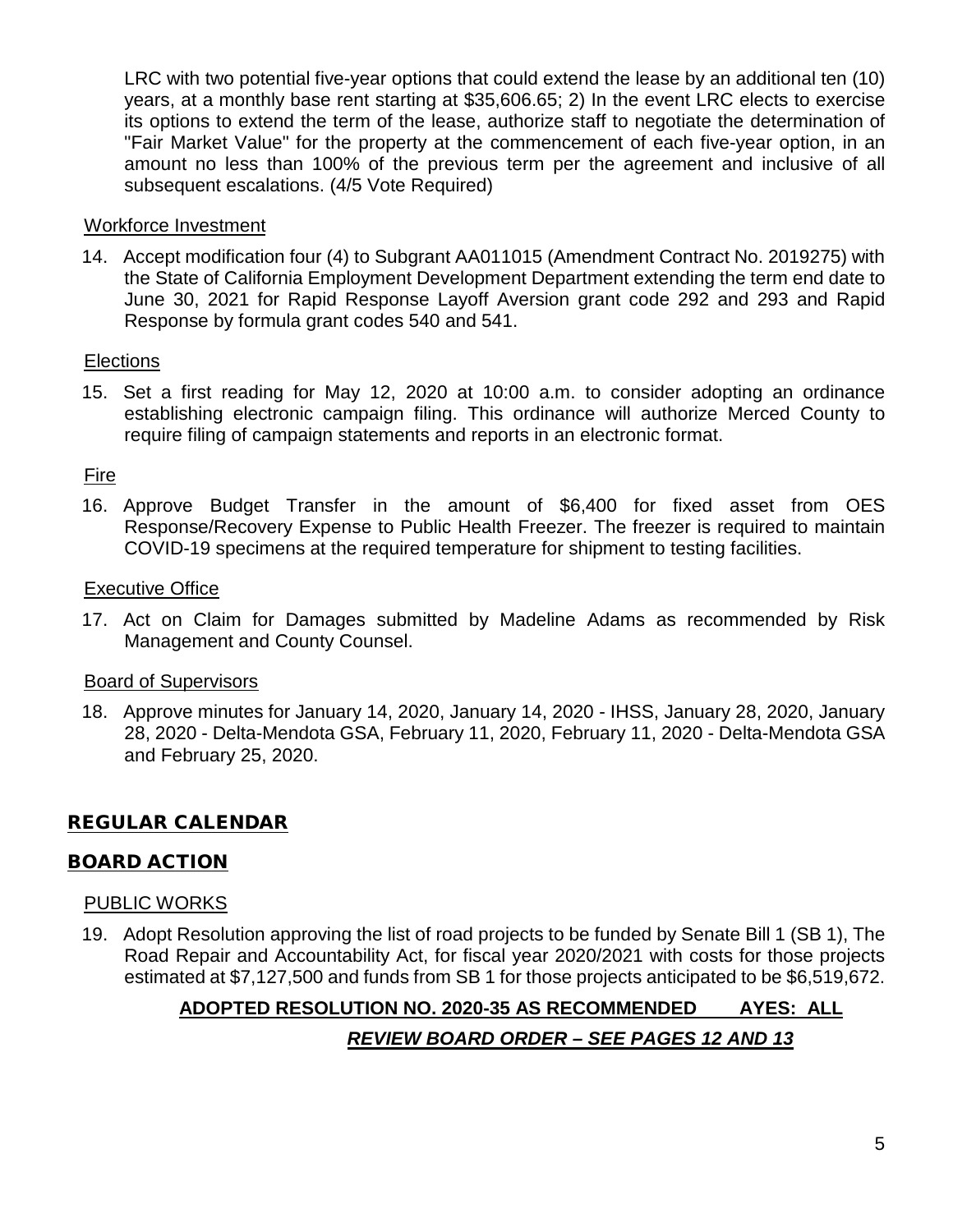## HEALTH

20. Evergreen Participation Agreement with the California Department of Health Care Services to participate in the Medi-Cal County Inmate Program (MCIP) upon execution until State chooses to end the agreement.

## **AUTHORIZED CONTRACT NO. 2020071 AS RECOMMENDED AYES: ALL**

21. Ratify the submission of a letter of intent to accept Title V funding and authorize the Director of Public Health the sign the letter of intent to participate in the Adolescent Family Life Program; and return to the Board for contract approval.

## **APPROVED AS RECOMMENDED AYES: ALL**

22. 1) Ratify the contract with Salvador Sandoval, M.D, MPH, to serve as the County Health Officer beginning April 20, 2020 through June 30, 2022; and 2) Appoint Salvador Sandoval, M.D., MPH, to the First 5 Merced County Commission and the Merced County Emergency Medical Care Committee.

## **AUTHORIZED CONTRACT NO. 2020072 AS RECOMMENDED AYES: ALL**

## BEHAVIORAL HEALTH AND RECOVERY SERVICES

23. Retroactively approve Interdepartmental Agreement with Human Services Agency for homeless housing outreach and services; and approve related Budget Transfer(s). (4/5 Vote Required)

## **AUTHORIZED CONTRACT NO. 2020073 AS RECOMMENDED AYES: ALL**

#### HUMAN SERVICES AGENCY

24. Approve amendment to Administrative Services Contract No. 13089 with Merced Inn and Suites to provide hotel rooms for identified population increasing contract from \$25,000 to \$277,200, extending term date from June 1, 2020 to June 30, 2020, adding Exhibit E, to increase the amount of rooms on hold from 5 to 10 rooms but only to be paid for when occupied and to increase the amount of rooms the owner may rent to Merced County from 10 rooms to 50; and authorize the Chairman to sign the agreement.

## **AUTHORIZED CONTRACT NO. 2020074 AS RECOMMENDED AYES: ALL**

25. Contract with Aspiranet to provide child and family team meeting services.

# **AUTHORIZED CONTRACT NO. 2020075 AS RECOMMENDED AYES: ALL**

26. Contract with Merced County Office of Education for the Regional Occupation Program to provide vocational training services for Welfare-to-Work participants.

## **AUTHORIZED CONTRACT NO. 2020076 AS RECOMMENDED AYES: ALL**

#### COMMUNITY AND ECONOMIC DEVELOPMENT

27. Find that the twelve identified real property sites located at Castle Commerce Center in the Atwater area are "surplus land" for a one-year period commencing April 28, 2020, per the Surplus Land Act; direct staff to send all notices and take all actions required by the Surplus Land Act prior to disposing of or participating in negotiations to dispose the identified real property sites located at: Site 1: Bowling Alley: South of F Street, West of Academy Drive, North of G Street, and East of Airdrome Entry, Site 2: Escape Room: Front facing G Street, East of Airdrome Entry, North of Santa Fe Drive, Site 3: Golden Valley: East of Academy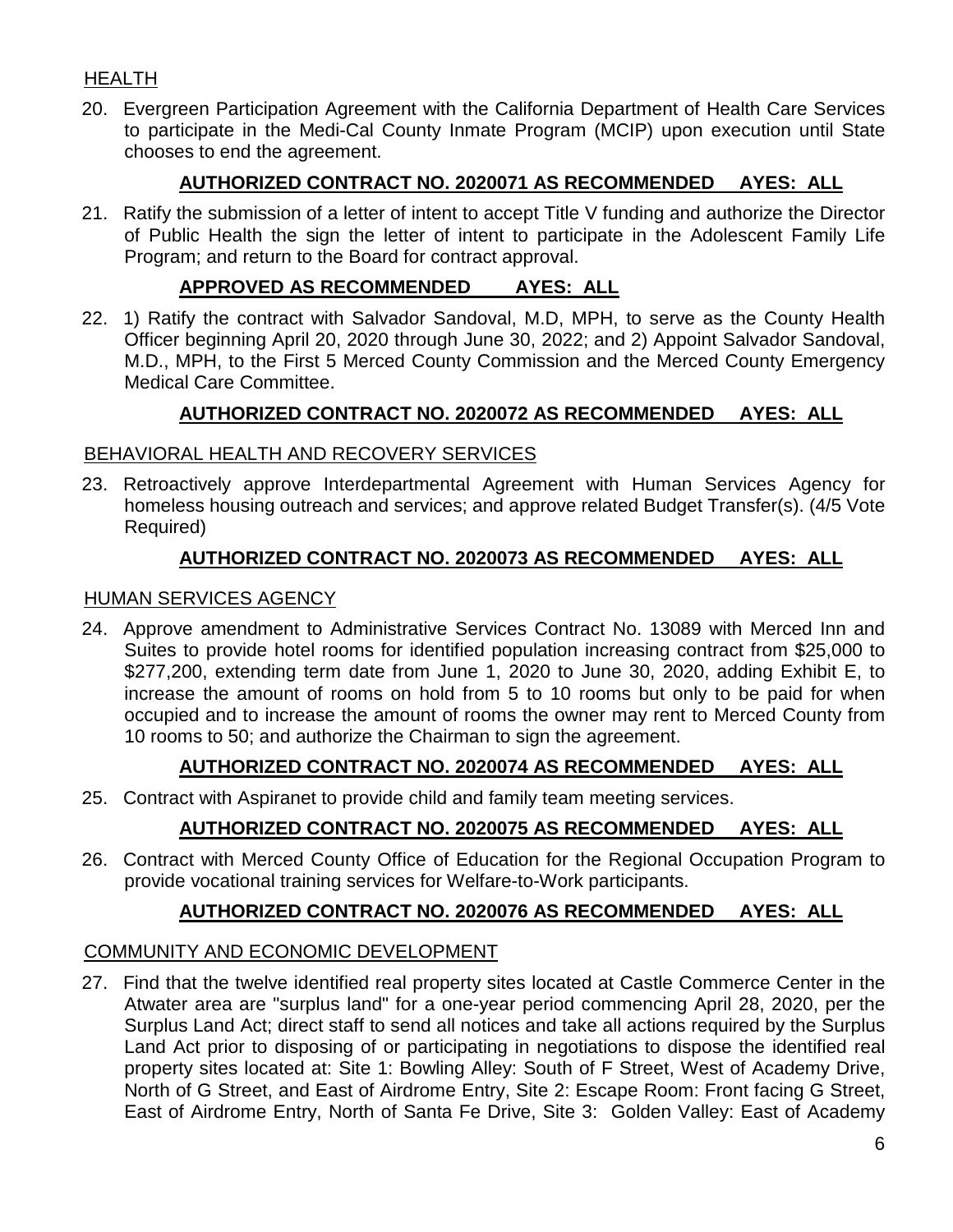Drive, North of Santa Fe Drive, Frontage on Customer Care Way, Site 4: North of F Street, East of Airflight Drive, South of Stratofortress Drive, West of Academy Drive, Site 5: North of Stratofortress Drive, East of Airflight, South of C Street, West of Academy Drive, Site 6: East of Airflight Drive, North of C Street, South of B Street, West of Career Ave, Site 7: East of Career Ave., North of C Street, West of Academy Drive, South of B street, Site 8: East of Academy Drive, North of C Street, West of Aviation Drive, South of B Street, Site 9: East of Airflight Drive, North of B Street, West of Academy Drive, South of A Street, Site 10: North of Stratofortress Drive, East of Aviation Drive, South of A Street, West of 12th Street, Site 11: North of Santa Fe Drive, East of Shuttle Drive, South of Zepplin Drive, West of Canal, and Site 12: North of D Street, East of Jetlift Drive, South of C Street, West of Jetstream Drive.

# **APPROVED AS RECOMMENDED AYES: ALL** *REVIEW BOARD ORDER – SEE PAGE 13*

# LIBRARY

28. Retroactively authorize Merced County Library to submit an application for the California State Library COVID Electronic Resources Collection Funding for California Public Libraries; and direct the department to return to the Board upon grant approval.

# **APPROVED AS RECOMMENDED AYES: ALL**

## **SHERIFF**

29. Contract with NEC for the Multimodal Biometric Identification System (MBIS) upgrade.

# **AUTHORIZED CONTRACT NO. 2020077 AS RECOMMENDED AYES: ALL**

## EXECUTIVE OFFICE

30. Authorize CEO to transfer up to a cap of \$375,000 from the General Fund to the Spring Fair Special Revenue Fund to cover the loss of revenue from the COVID-19 pandemic; and approve all related Budget Transfers. (4/5 Vote Required)

## **APPROVED AS RECOMMENDED AYES: ALL**

#### BOARD APPOINTMENTS

31. Reappoint Mary Ellis to serve as a member of the Behavioral Health Board, representing District Two, until June 30, 2023.

# **APPROVED AS RECOMMENDED AYES: ALL**

32. Reappoint Bruce Metcalf to serve as a member of the Behavioral Health Board, representing District Four, until June 30, 2023.

# **APPROVED AS RECOMMENDED AYES: ALL**

33. 1) Appoint Edward Gomes and Scott Menefee to serve as members of the Clayton Water District, until December 3, 2021; and 2) Appoint Lisa Baker, Connley Clayton and Larkin Harman to serve as members of the Clayton Water District until December 1, 2023.

# **APPROVED AS RECOMMENDED AYES: ALL**

# BOARD INFORMATION & POSSIBLE ACTION **ACCEPTED AND PLACED ON FILE AYES: ALL**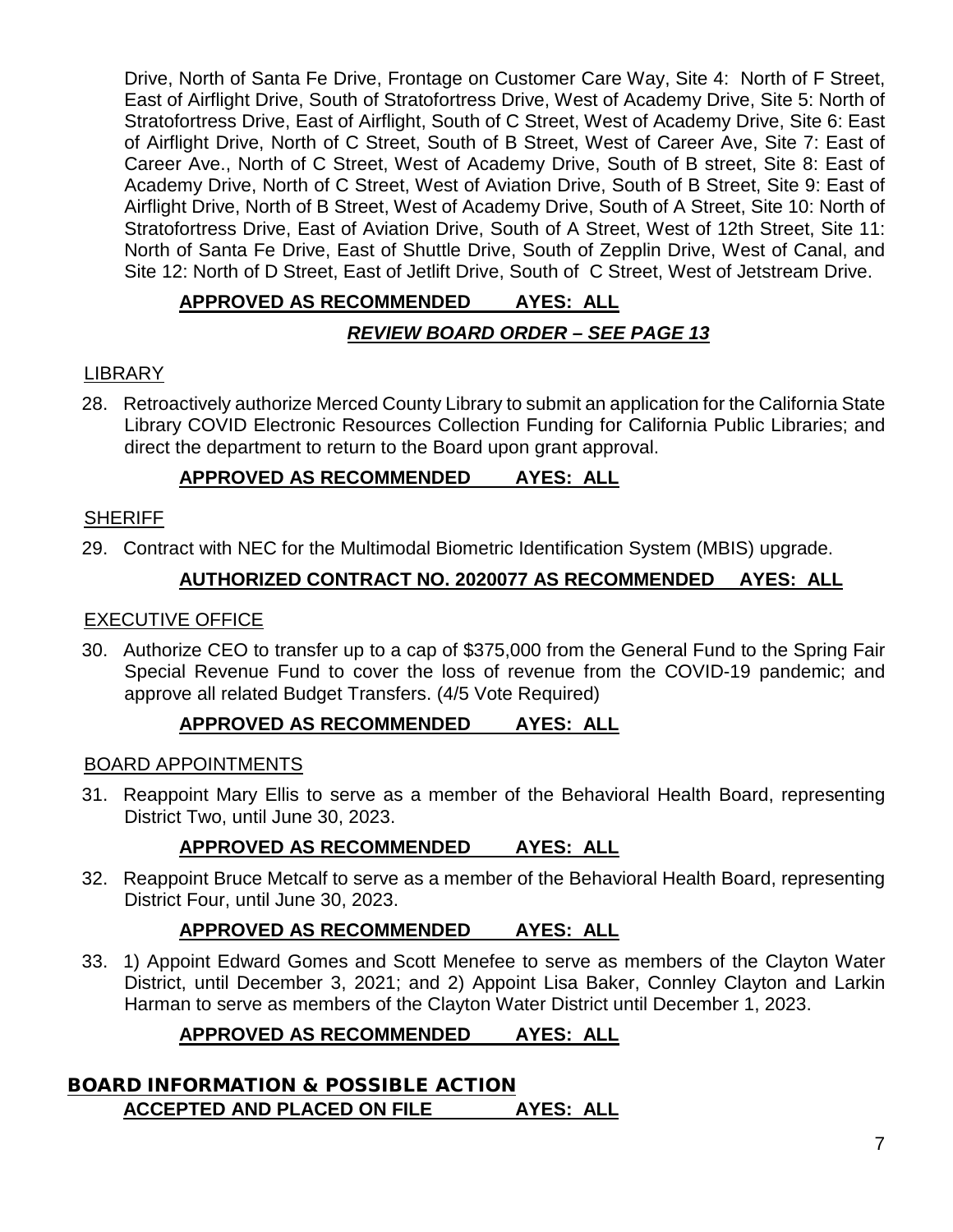- 34. MBK Engineers re: Garden Highway Mutual Water Company Petition for Change Involving Water Transfer under License 2033 (Application 1699) (On file with Clerk).
- 35. MBK Engineers re: Gilsizer Slough, LLC Petition for Change Involving Water Transfer under License 3755 (Application 5754) (On file with Clerk).
- 36. State Water Resources Control Board re: Notice of Petition for temporary change involving the transfer of up to 45,000 acre-feet of water from Merced Irrigation District to various agencies under license 2685 (Application 1224).
- 37. State Water Resources Control Board re: Notice of Petition for temporary change involving the transfer of up to 850 acre-feet of water from El Dorado Irrigation District to various Central Valley Project and State Water project contractor agencies under License 2184 (Application 1692).
- 38. Western Dental and Orthodontics re: Temporary Furlough of Western Dental Services, Inc.'s employees at Dental Practices located at: 1124 W. Olive Avenue, Merced, CA 95348, 12 W. 20th Street, Merced, CA 95340, and 1153 W. Pacheco Blvd, Los Banos, CA 93635.
- 39. Ross Dress for Less re: Ross Stores, Inc. is placing Retail Associates and Store Protection Specialists who work at the following locations on temporary, unpaid furloughs: 1400 S. Mercey Springs Road Unit A Los Banos, CA 93635 and 1113 W. Olive Avenue Merced, CA 95348.
- 40. 2 Kings Gaming, Inc. re: Pursuant to the California and Federal Worker Adjustment and Retraining Notification ("WARN") Acts and Executive Order N-31-20 issued on March 17, 2020, 2 Kings Gaming Inc. hereby provides notice that it will be temporarily furloughing its employees as a result of the closing of the company's operations at its facility, Casino Merced located at 1459 Martin Luther King Jr. Way Merced, CA 95340.
- 41. TA Operating LLC re: Termination of operations at TA Operating LLC's Country Pride Restaurant located at 12310 South Highway 33, Santa Nella, CA 95322.
- 42. CDS re: Club Demonstration Services, Inc. is laying off employees who work at 1445 R Street, Merced, CA.
- 43. G & G Construction Co. re: Temporary layoffs with respect to COVID-19 Pandemic.
- 44. JCPenney re: California WARN Notice-Furloughing of California Employees due to COVID-19 Concerns JCPenney #494, Merced, 600 Merced Mall, Merced, CA 95348 (On file with Clerk).
- 45. Creative Alternatives, Inc. re: "Substantial cessation of operations resulting in employment loss at Merced facility, Grace Bishop School, located at 2025 E. Santa Fe Ave, Merced, CA 95340.
- 46. Axcess Financial re: WARN Act Notice for store No. 184, 1139 Bellevue Road, Atwater, CA 95301-2700.
- 47. Wildlife Conservation Board re: Grasslands Water Efficiency Improvement Project, Phase II Merced County Project ID: 2019264.
- 48. Wildlife Conservation Board re: Great Valley and Modoc Plateau Vernal Pool Conservation Planning Merced County Project ID: 2020046.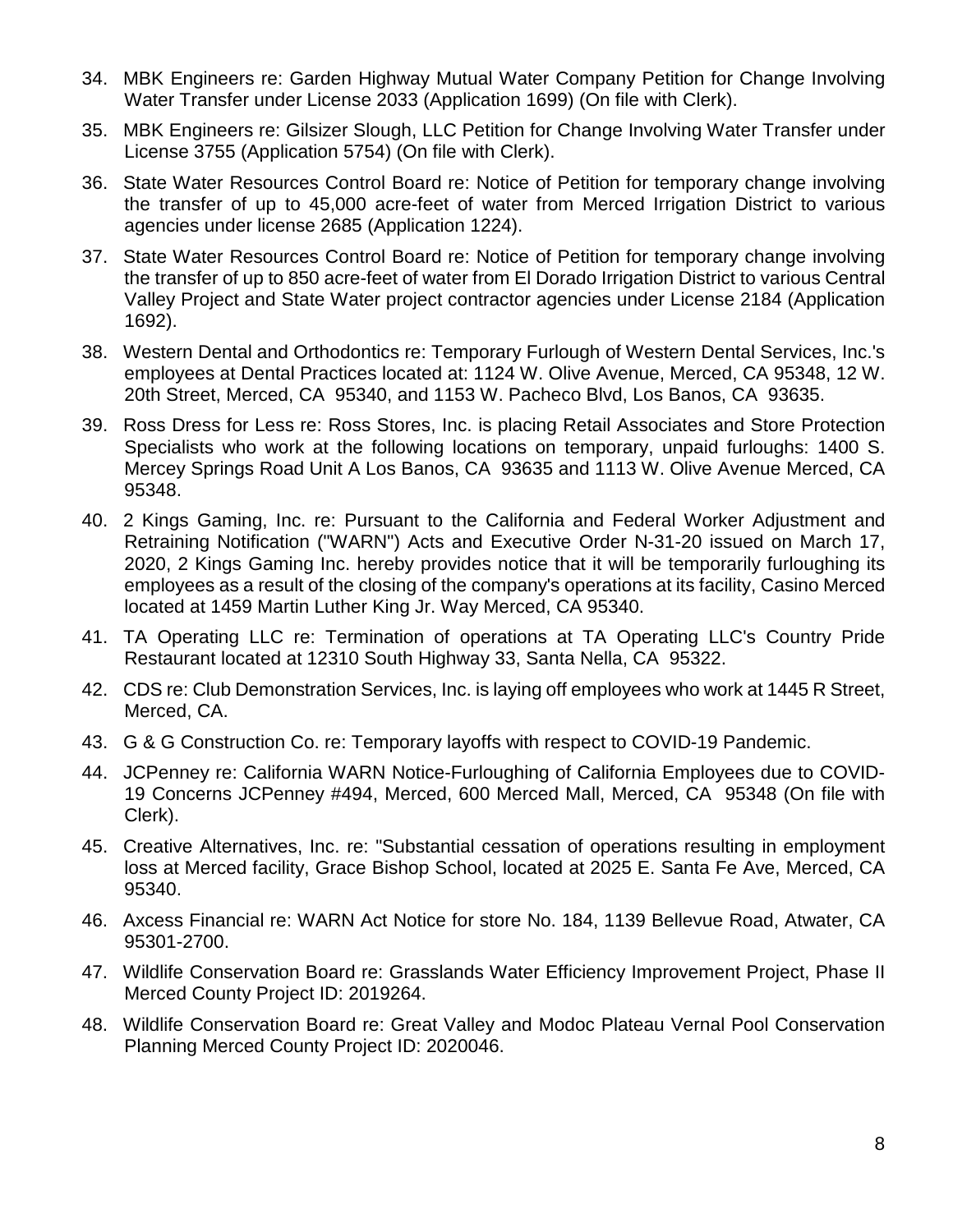## **THE BOARD RECESSED TO MEET AS A MERCED COUNTY CHOWCHILLA GROUNDWATER SUSTAINABILITY AGENCY AND RECONVENED TO MEET AS A BOARD OF SUPERVISORS**

## **THE BOARD ADOPTED RESOLUTIONS IN MEMORY OF POS MOUA AND EDNA MCALISTER AND ADJOURNED THE MEETING AT 2:35 P.M. UNTIL TUESDAY, MAY 12, 2020, AT 10:00 A.M**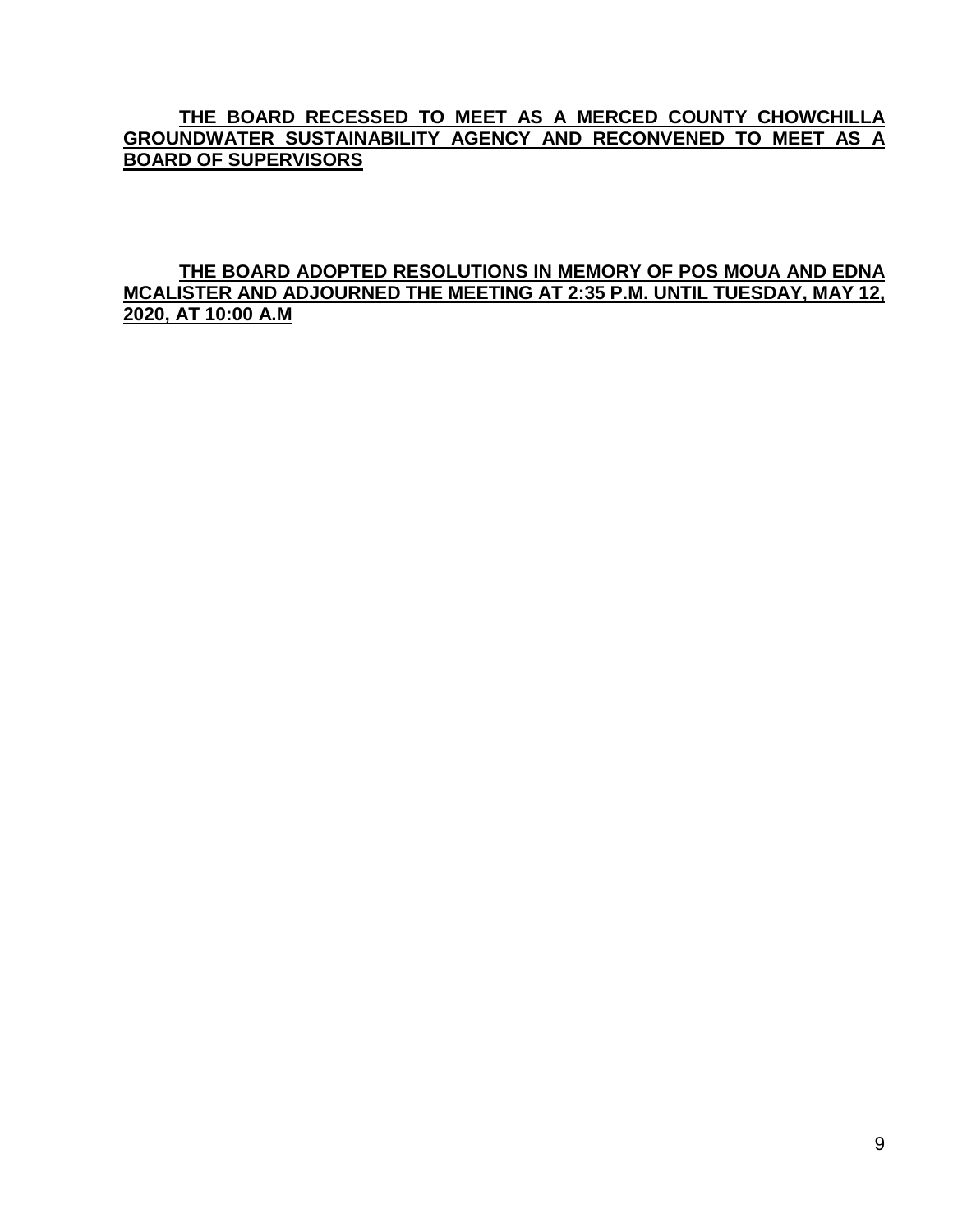#### **BOARD ORDERS – SUMMARY ACTION MINUTES – APRIL 28, 2020**

## **10:00 A.M. SCHEDULED ITEM 2020-04-28 PUBLIC OPPORTUNITY**

*Public Comments received via email are read and voicemails are played for Public Opportunity and Scheduled Items, and are on file with the Clerk.*

Public Comments submitted from the following:

Jennifer Driscoll, regarding opening Merced.

Denee Yarbrough, regarding the restrictions in Merced County.

Amber Webster, regarding opening Merced.

Beverly Bomersbach, regarding COVID-19.

Rhonda Jenkins, regarding Sheriff Warnke.

Amber Pope, Strike Fitness in Los Banos, regarding restrictions placed upon their familyowned small business.

J.A. Thomas, regarding opening up Merced.

Pete Gaona, owner of Nasty Tattoos and Piercing regarding the reopening of his business.

Dartine Solis, President of AFSCME local 2703 and a county employee submits comments on behalf of over 1,000 county members working to keep essential services available during the pandemic.

Present: Espinoza, Lor, McDaniel, Pareira, Silveira

#### **10:00 A.M. SCHEDULED ITEM 2020-04-28 COVID-19 UPDATE**

Jim Brown, County Executive Officer provides an overview of today's update and the need for flexibility with the presentation due to the availability of the Economist and the possibility for the update to be broken up into two sections.

Rebecca Nanyonjo-Kemp, Public Health Director provides an update on what is taking place in the community regarding COVID-19 before turning the presentation over to Dr. Kristynn Sullivan, Supervising Epidemiologist and DOC Operations Chief.

Dr. Sullivan reviews a power point presentation covering the following: Situational Status Update, Current Merced County Case Count, Merced County Social Distancing Over Time, New Cases per Day in Merced County, Hospitalization and Deaths, COVID-19 In Context, COVID-19 vs the Flu, Comparison to 1918 Spanish Flu, Prevention is Difficult to Measure, Three-Tier Step Down and Reopening Plan.

The Board has lengthy discussion on the COVID-19 Update.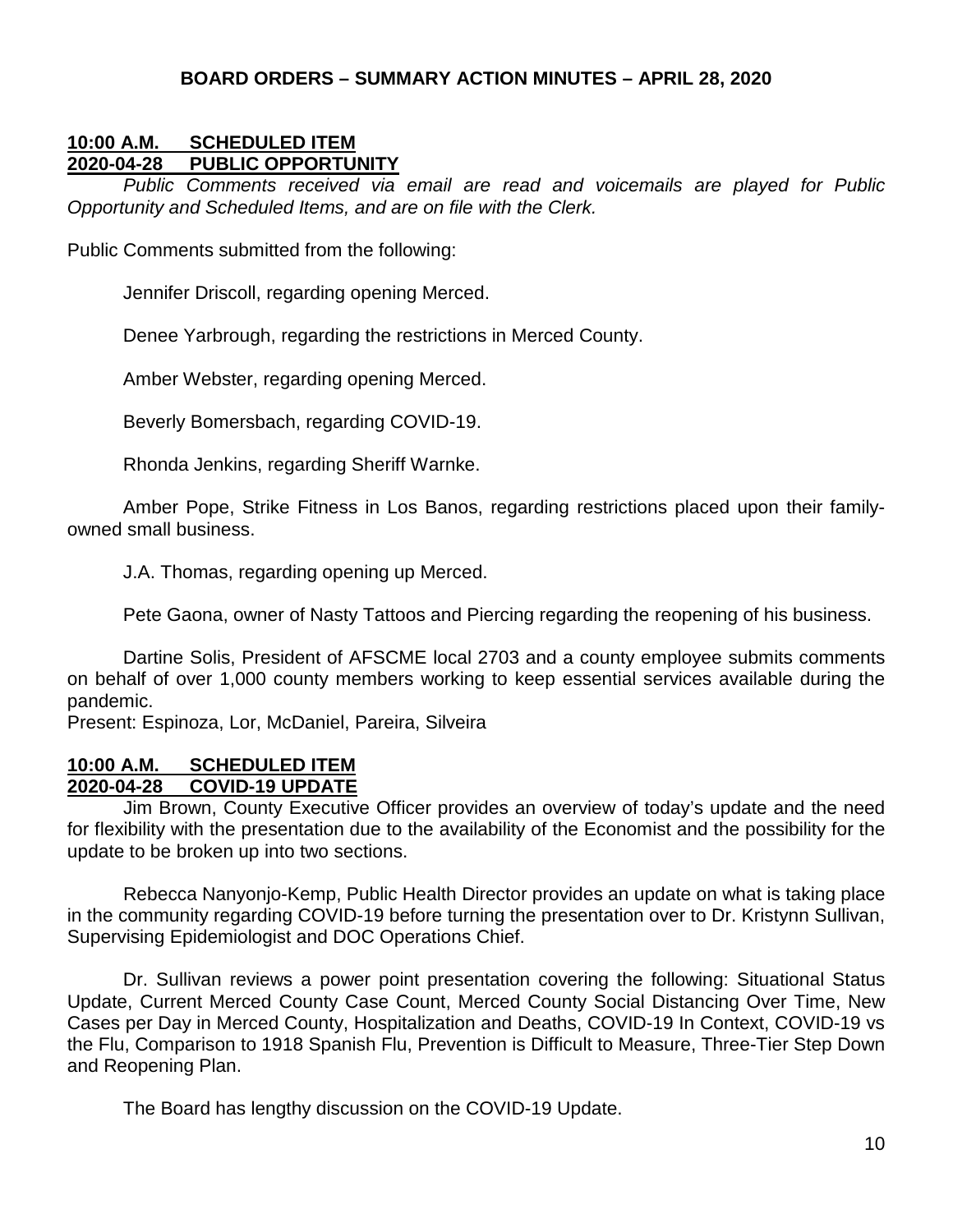Mr. Brown states that the Economist will be available to give his presentation at 1:30 p.m.

The Board recesses at 12:12 p.m. and will resume their meeting at 1:30 p.m.

The Board resumes their meeting and Ms. Nanyonjo-Kemp introduces economist Dr. Robert Eyler, President, Economic Forensics and Analytics and Professor of Economics at Sonoma State University who joins the meeting remotely.

Dr. Eyler thanks Ms. Nanyonjo-Kemp and the Board for the opportunity and provides an Economic Update power point presentation covering the following: Agenda, Case tracking as of April 24, 2020, Equity Markets, S&P 500 (Index) January 2000 to April 24, 2020, Initial Claims (Unemployment Insurance) March 1986 – April 2020 Number of New Claims, Reactions: A Tale of Three Policies, Fiscal Policy: Federal Stimulus and Workers, Decisions on Re-Opening: Cost/Benefits, Depth and Duration, Think of this as a general natural disaster, California UI Claims and U Rate 6 month moving average (July 1986 to March 2020 Peak to Peak 20-24 months), Merced County UI Claims and U Rate January 2002-February 2020 Peak to Peak 9 months (1 case), Factors of Vulnerability, March 2020 Changes in Labor Force Variables California and Merced County, Jobs at Merced County Employers March 2020 Compared to March 2019 and California, Economic Development Triage, Re-opening and Management, Economic Development Opportunities, Workforce Development Opportunities, Manufacturing Retail and UC Merced Jobs 2000-2020 % of Total Non-Farm Jobs Merced County, Details: Potential Forecasts on Jobs, Scenarios: Jobs in CA 2000-2023 Thousands of Workers, and Short-term indicators of change.

Supervisor McDaniel thanks Dr. Eyler for the presentation and questions in relation to slide 22 (Jobs in Ca, 2000-23), if we are at the bottom of the dip?

Dr. Eyler states the dip is quick and there are one to two quarters of tough data. He further states the key is how far we go down and that we need to be a solid information source for local businesses.

Supervisor Silveira questions when looking at the graph, what does your gut tell you?

Dr. Eyler states we will probably have a 2<sup>nd</sup> round of this virus. Present: Espinoza, Lor, McDaniel, Pareira, Silveira

#### **10:00 A.M. SCHEDULED ITEM 2020-04-28 DEPARTMENT OF WORKFORCE INVESTMENT – SECOND READING – PROPOSED ORDINANCE**

The time and date previously scheduled to conduct a second reading of a proposed ordinance repealing Ordinance No. 1829 (charging a fee for Enterprise Zone/LAMBRA voucher application process for employers through the Department of Workforce Investment).

The Clerk states that there were no comments received.

Upon motion of Supervisor McDaniel, seconded by Supervisor Silveira, duly carried, the Board waives further reading of the proposed ordinance and adopts Ordinance No. 1988 repealing fees for the enterprise zone/LAMBRA voucher application process for employers through the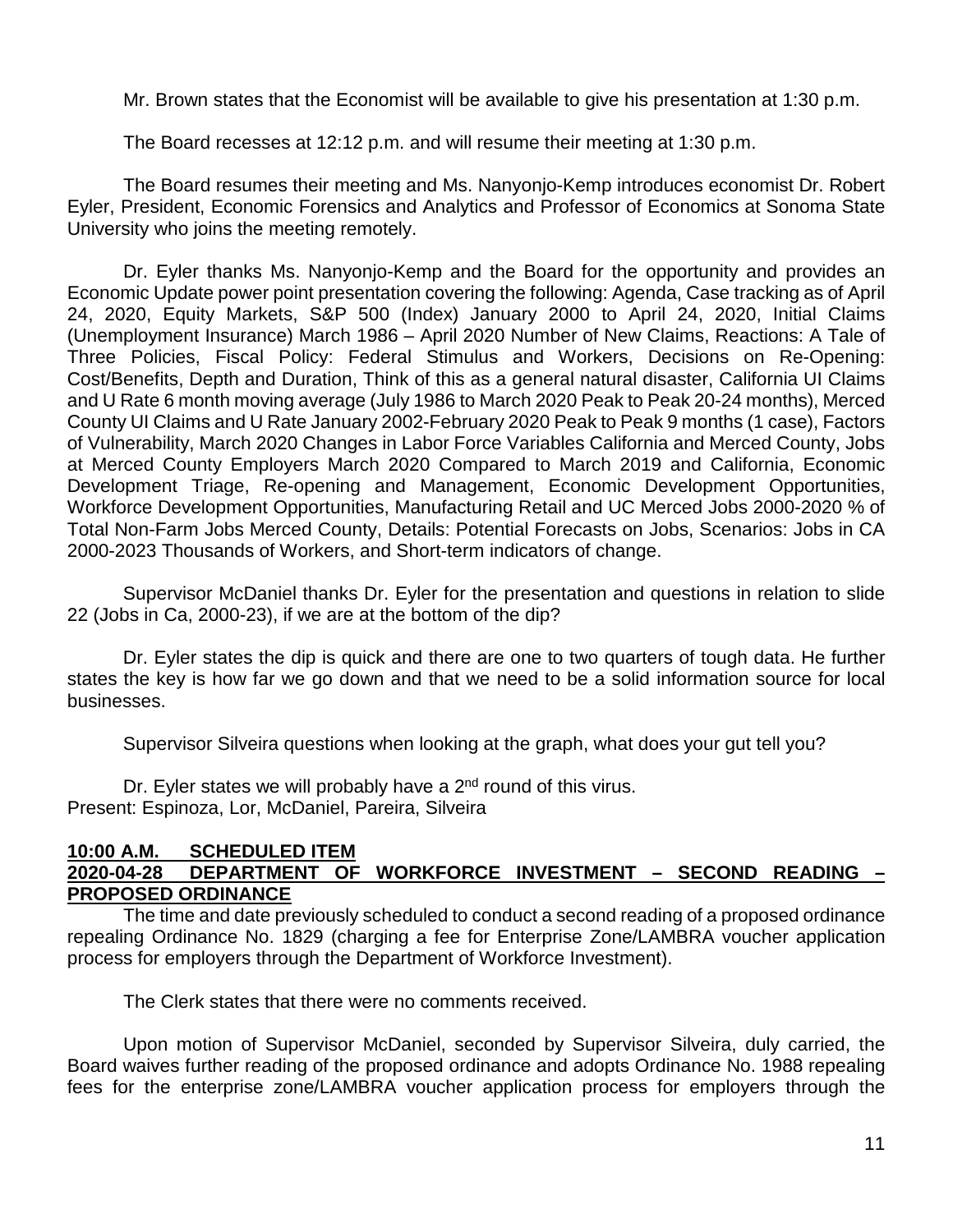Department of Workforce Investment (Repeals Ordinance 1829 and removes Chapter 5.52 of the Merced County Code). Ayes: Espinoza, Lor, McDaniel, Pareira, Silveira

#### **10:00 A.M. SCHEDULED ITEM 2020-04-28 DEPARTMENT OF WORKFORCE INVESTMENT – SECOND READING – PROPOSED ORDINANCE**

The time and date previously scheduled to conduct a second reading of a proposed ordinance repealing Ordinance No. 1835 (Establish fees for use of facilities and services to businesses by the Department of Workforce Investment).

The Clerk states that there were no comments received.

Upon motion of Supervisor McDaniel, seconded by Supervisor Silveira, duly carried, the Board waives further reading of the proposed and adopts Ordinance No. 1989 repealing fees for use of facilities and for services to businesses by the Department of Workforce Investment (Repeals Ordinance 1835 and removes Chapter 5.72 of the Merced County Code). Ayes: Espinoza, Lor, McDaniel, Pareira, Silveira

## **ACTION ITEM NO. 19 2020-04-28 PUBLIC WORKS**

The Clerk announces item to adopt a resolution approving the list of road projects to be funded by Senate Bill 1 (SB 1), The Road Repair and Accountability Act, for fiscal year 2020-2021 with costs for those projects estimated at \$7,127,500 and funds from SB 1 for those projects anticipated to be \$6,519,672 is before the Board for consideration.

Supervisor Espinoza comments that he has had received calls regarding Kibby Road, and questioned why it was not included on the list.

Dana Hertfelder, Director of Public Works responds that Kibby Road is being reconstructed as part of the Campus Parkway Segment 3 because it was the main haul route for construction.

Supervisor Lor comments that the first four items on the list states various locations, and asks for clarification and where the public can find those locations.

Mr. Hertfelder responds that they use various locations because they have not yet completed all of their Measure V projects and some of this work is tied into some of the Measure V work and states the best place for the public to find this information is in our report that we submit to the CTC.

Supervisor Espinoza questions McNamara Road as well.

Mr. Hertfelder states that McNamara is a Road that they plan on getting to this season and it does need to be reconstructed.

Supervisor Silveira comments that in the future if we have to shut down McNamara Road we should think about how much per day we would assess the state in a fine for having to use our road for their lack of being able to get a bridge rebuilt. He further states he appreciates the work that Dana and his staff are doing and that they do an excellent job.